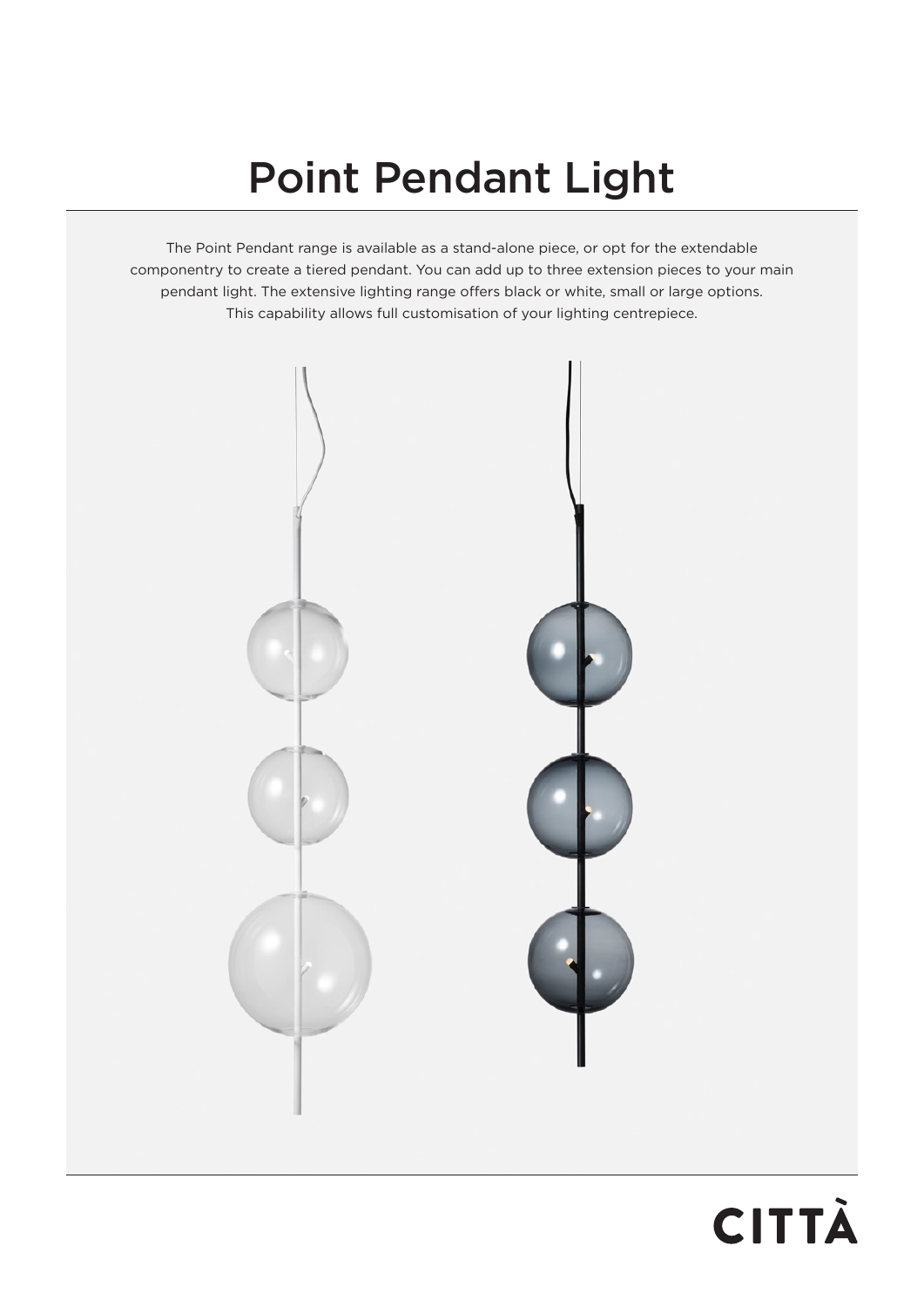# MATERIAL

Mild Steel / Glass

#### COLOUR



Black Glass

EBL0008PS Point Pendant (Small) EBL0008PL Point Pendant (Large) EBL0008PES Point Pendant Extension (Small) EBL0008PEL Point Pendant Extension (Large)



EBL0007PS Point Pendant (Small) EBL0007PL Point Pendant (Large) EBL0007PES Point Pendant Extension (Small) EBL0007PEL Point Pendant Extension (Large)





## ASSEMBLY

Installation required by a qualified electrician.

| WEIGHT |  |
|--------|--|
|        |  |

| Packaged      | Point Pendant: 3.17kg (small)   4.87kg (large)           |  |
|---------------|----------------------------------------------------------|--|
|               | Point Pendant Extension: 2.68kg (small)   4.10kg (large) |  |
| <b>WEIGHT</b> |                                                          |  |
| Assembled     | Point Pendant: 1.57kg (small)   2.6kg (large)            |  |
|               | Point Pendant Extension: 1.68kg (small)   2.49kg (large) |  |

## CARE/CLEANING INSTRUCTIONS

To be fitted by a qualified electrician. Carefully clean with warm damp cloth.